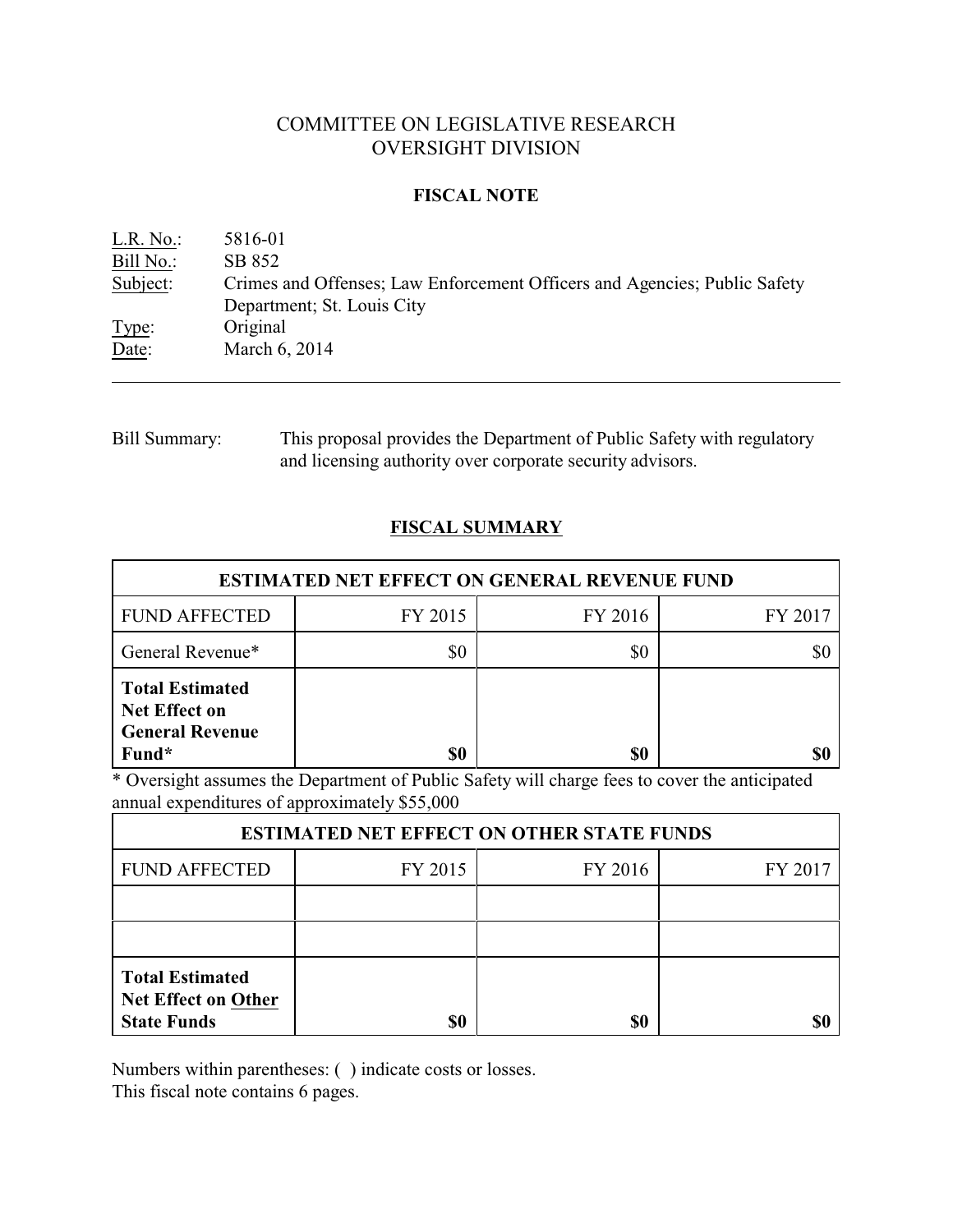L.R. No. 5816-01 Bill No. SB 852 Page 2 of 6 March 6, 2014

| <b>ESTIMATED NET EFFECT ON FEDERAL FUNDS</b>                        |         |         |         |  |  |
|---------------------------------------------------------------------|---------|---------|---------|--|--|
| <b>FUND AFFECTED</b>                                                | FY 2015 | FY 2016 | FY 2017 |  |  |
|                                                                     |         |         |         |  |  |
|                                                                     |         |         |         |  |  |
| <b>Total Estimated</b><br>Net Effect on All<br><b>Federal Funds</b> | \$0     | \$0     |         |  |  |

| <b>ESTIMATED NET EFFECT ON FULL TIME EQUIVALENT (FTE)</b>    |         |         |         |  |  |
|--------------------------------------------------------------|---------|---------|---------|--|--|
| <b>FUND AFFECTED</b>                                         | FY 2015 | FY 2016 | FY 2017 |  |  |
| <b>General Revenue</b>                                       | 1 FTE   | 1 FTE   | l fte   |  |  |
|                                                              |         |         |         |  |  |
| <b>Total Estimated</b><br><b>Net Effect on</b><br><b>FTE</b> |         |         |         |  |  |

 $\Box$  Estimated Total Net Effect on All funds expected to exceed \$100,000 savings or (cost).

 $\Box$  Estimated Net Effect on General Revenue Fund expected to exceed \$100,000 (cost).

| <b>ESTIMATED NET EFFECT ON LOCAL FUNDS</b>     |  |  |  |  |  |
|------------------------------------------------|--|--|--|--|--|
| FUND AFFECTED<br>FY 2015<br>FY 2016<br>FY 2017 |  |  |  |  |  |
| \$0<br>\$0<br>Local Government*                |  |  |  |  |  |

\* Losses and Savings that should net to zero.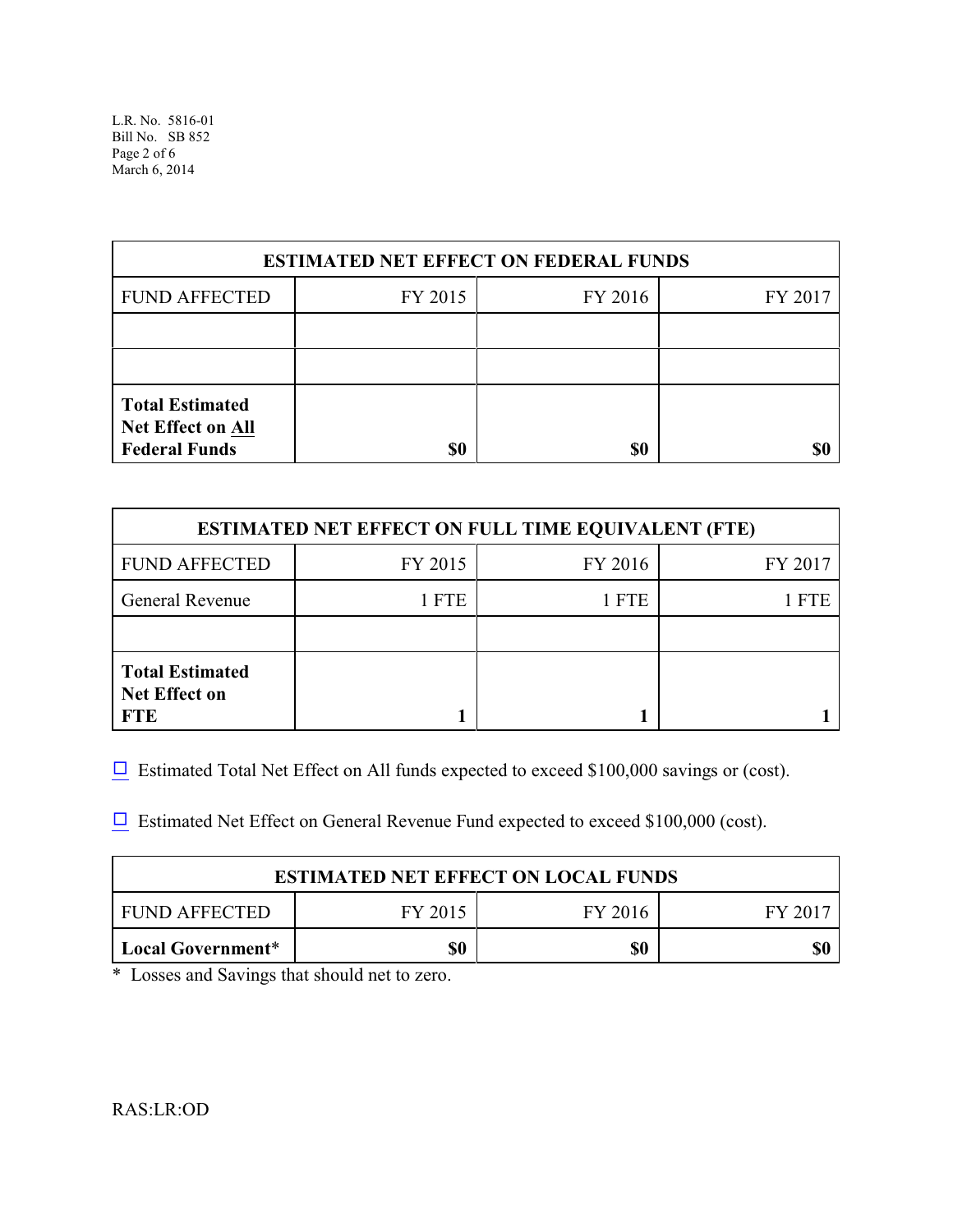L.R. No. 5816-01 Bill No. SB 852 Page 3 of 6 March 6, 2014

## **FISCAL ANALYSIS**

## ASSUMPTION

Officials from the **Department of Public Safety - Office of the Director (DPS)** state this bill requires DPS to regulate and license all corporate Security Advisors. DPS will have to promulgate rules to implement the provisions of the law and shall oversee the licensing of Security Advisors. The addition of the program will necessitate the hiring of a Program Representative II. DPS assumes the total cost for this additional FTE to be approximately \$55,000 per year.

Officials from the **Office of the State Courts Administrator** assume the proposal would not fiscally impact their agency.

According to officials from the **Office of the Secretary of State (SOS)**, many bills considered by the General Assembly include provisions allowing or requiring agencies to submit rules and regulations to implement the act. The SOS is provided with core funding to handle a certain amount of normal activity resulting from each year's legislative session. The fiscal impact for this fiscal note to the SOS for Administrative Rules is less than \$2,500. The SOS recognizes that this is a small amount and does not expect that additional funding would be required to meet these costs. However, we also recognize that many such bills may be passed by the General Assembly in a given year and that collectively the costs may be in excess of what our office can sustain with our core budget. Therefore, we reserve the right to request funding for the cost of supporting administrative rules requirements should the need arise based on a review of the finally approved bills signed by the governor.

**Oversight** assumes the SOS could absorb the costs of printing and distributing regulations related to this proposal. If multiple bills pass which require the printing and distribution of regulations at substantial costs, the SOS could request funding through the appropriation process.

Officials from the Office of Prosecution Services, the St. Louis Metropolitan Police Department, and the Kansas City Police Department did not respond to our request for fiscal impact.

**Oversight** assumes DPS will be able to charge fees for the licensing and renewal of licenses for corporate security advisors. Oversight does not know the number of corporate security advisors that are licensed each year by the St. Louis Metropolitan Police Department and the Kansas City Police Department. In the Code of State Regulations (17 CSR 10-2.040), the Board of Police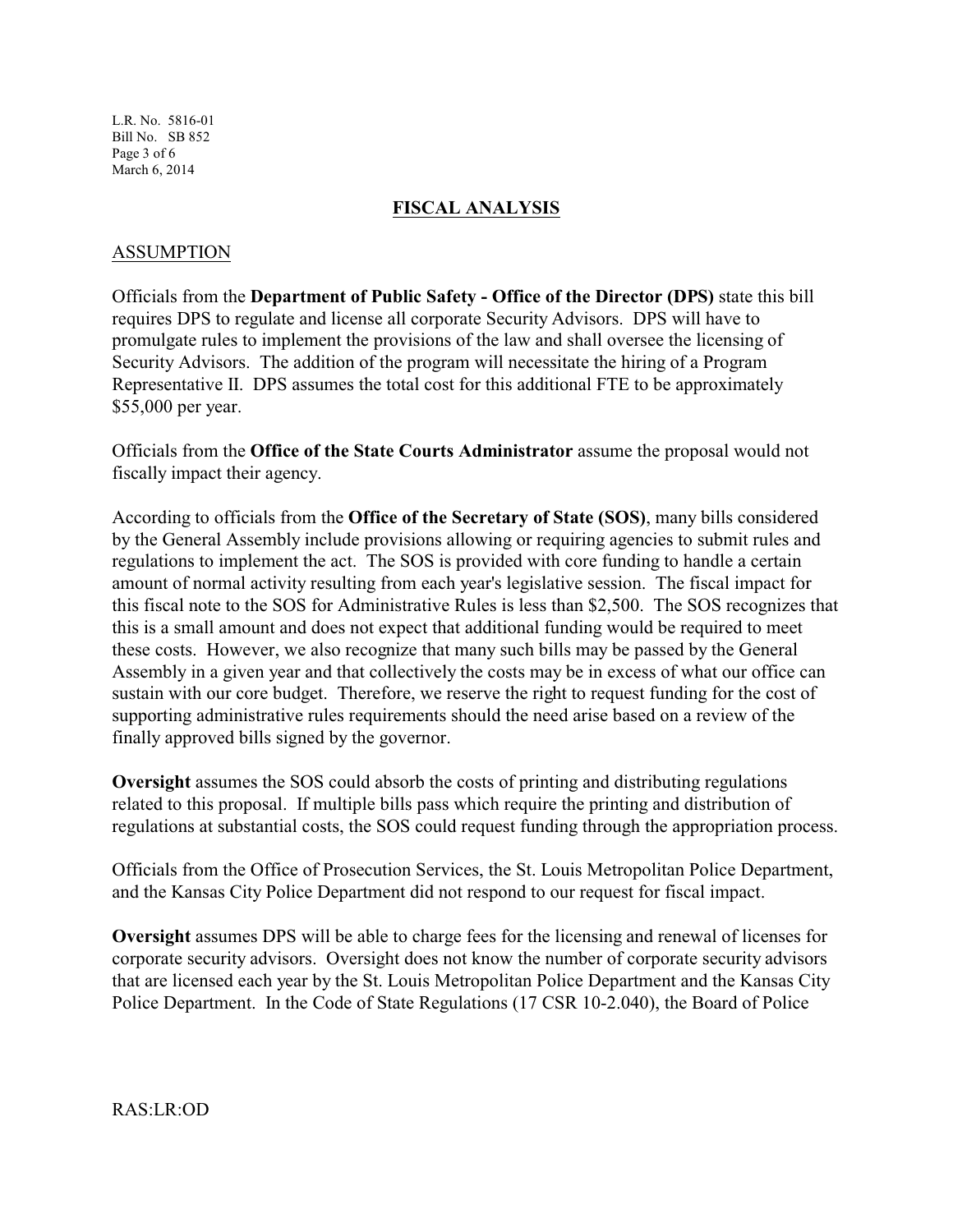L.R. No. 5816-01 Bill No. SB 852 Page 4 of 6 March 6, 2014

### ASSUMPTION (continued)

Commissioners of Kansas City, Missouri has established the following fee schedule:

| <b>Annual Company License</b>           | \$300 |
|-----------------------------------------|-------|
| Class A - Armed License                 | \$145 |
| Class A - Armed License Renewal         | \$90  |
| Replacement of Lost/Stolen License \$65 |       |
| Rescheduling Fee                        | \$ 85 |

Oversight doesn't know how many licenses DPS will need to issue, or what fees DPS will charge; therefore, we will reflect an unknown amount of revenue into the General Revenue Fund for these fees. However, Oversight assumes DPS will charge fees sufficient to cover their costs of administering this license.

Oversight will also reflect a loss of fees to the local political subdivisions as well as a savings for not having to administer the licensing. Oversight will assume the two will offset.

| <b>FISCAL IMPACT - State Government</b> | FY 2015            | FY 2016 | FY 2017 |
|-----------------------------------------|--------------------|---------|---------|
|                                         | $(10 \text{ Mo.})$ |         |         |

#### **GENERAL REVENUE FUND**

Income - DPS - licensing fees, renewal fees, and other fees for corporate security At least \$52,384 At least \$55,316 At least \$55,878 officers

| Cost - DPS                                  |              |              |              |
|---------------------------------------------|--------------|--------------|--------------|
| Personal Service (1 FTE)                    | $(\$29,870)$ | $(\$36,202)$ | $(\$36,564)$ |
| <b>Fringe Benefits</b>                      | (\$15,235)   | (\$18,465)   | (\$18,649)   |
| <b>Expense and Equipment</b>                | $(\$7,279)$  | $(\$649)$    | $(\$665)$    |
| <b>Total Costs - DPS</b>                    | $(\$52,384)$ | $(\$55,316)$ | $(\$55,878)$ |
| <b>ESTIMATED NET EFFECT TO THE</b>          |              |              |              |
| <b>GENERAL REVENUE FUND</b>                 | <u>\$0</u>   | <u>\$0</u>   | <u>\$0</u>   |
| <b>Estimated Net FTE Change for General</b> |              |              |              |
| Revenue Fund                                | <b>FTE</b>   | FTE          | <b>FTE</b>   |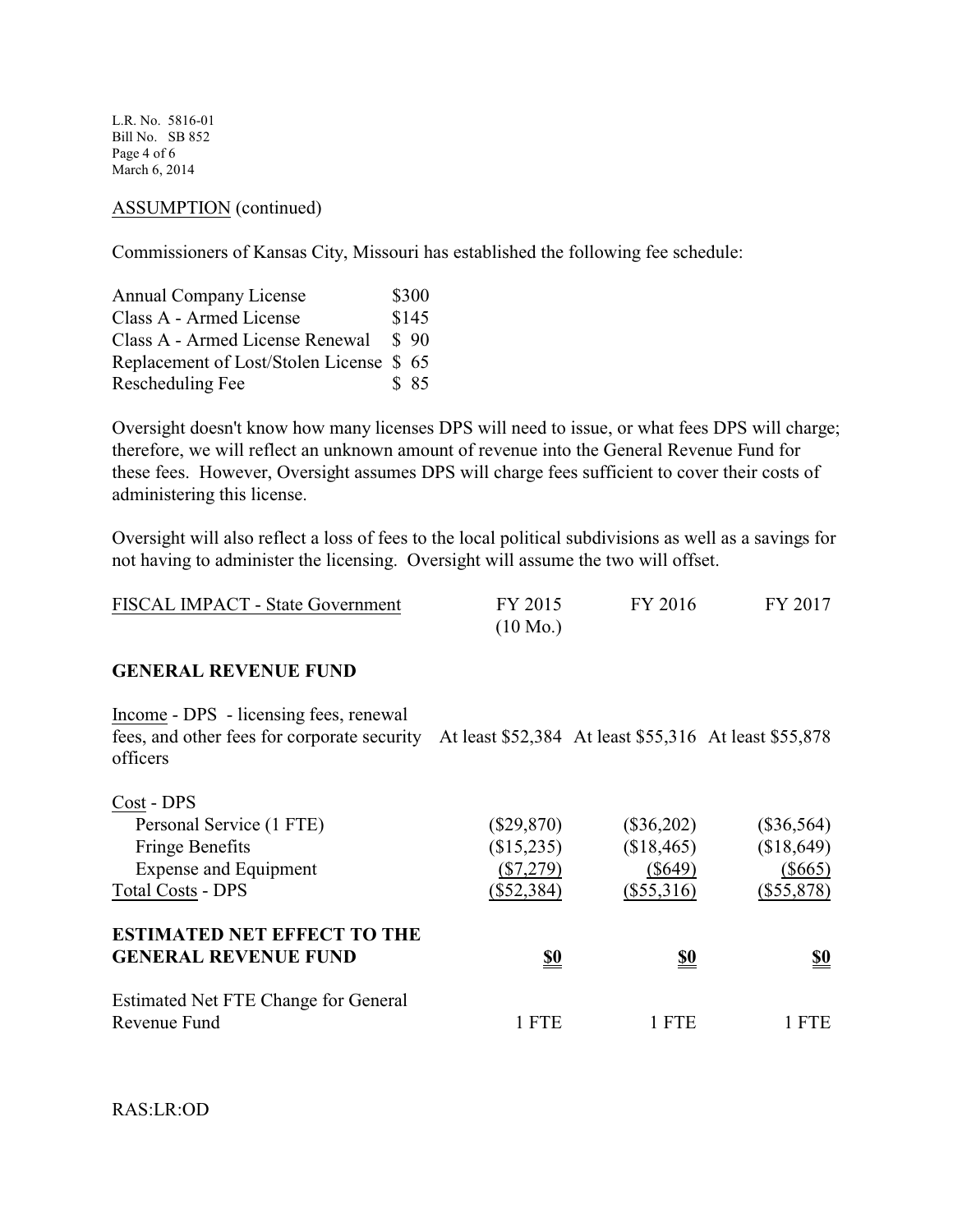L.R. No. 5816-01 Bill No. SB 852 Page 5 of 6 March 6, 2014

| <b>ESTIMATED NET EFFECT TO</b><br><b>LOCAL POLITICAL SUBDIVISIONS</b>                                                            | <u>\$0</u>                    | <u>\$0</u> | <u>\$0</u> |
|----------------------------------------------------------------------------------------------------------------------------------|-------------------------------|------------|------------|
| Loss - Kansas City and St. Louis Police<br>Departments - no longer collecting fees<br>for regulating corporate security advisors | (Unknown)                     | (Unknown)  | (Unknown)  |
| Savings - Kansas City and St. Louis<br>Police Departments - no longer regulating<br>corporate security advisors                  | Unknown                       | Unknown    | Unknown    |
| FISCAL IMPACT - Local Government<br><b>LOCAL POLITICAL SUBDIVISIONS</b>                                                          | FY 2015<br>$(10 \text{ Mo.})$ | FY 2016    | FY 2017    |
|                                                                                                                                  |                               |            |            |

## FISCAL IMPACT - Small Business

No direct fiscal impact to small businesses would be expected as a result of this proposal.

## FISCAL DESCRIPTION

This proposal moves the authority to regulate corporate security advisors from the Board of Police Commissioners to the Department of Public Safety.

This legislation is not federally mandated, would not duplicate any other program and would not require additional capital improvements or rental space.